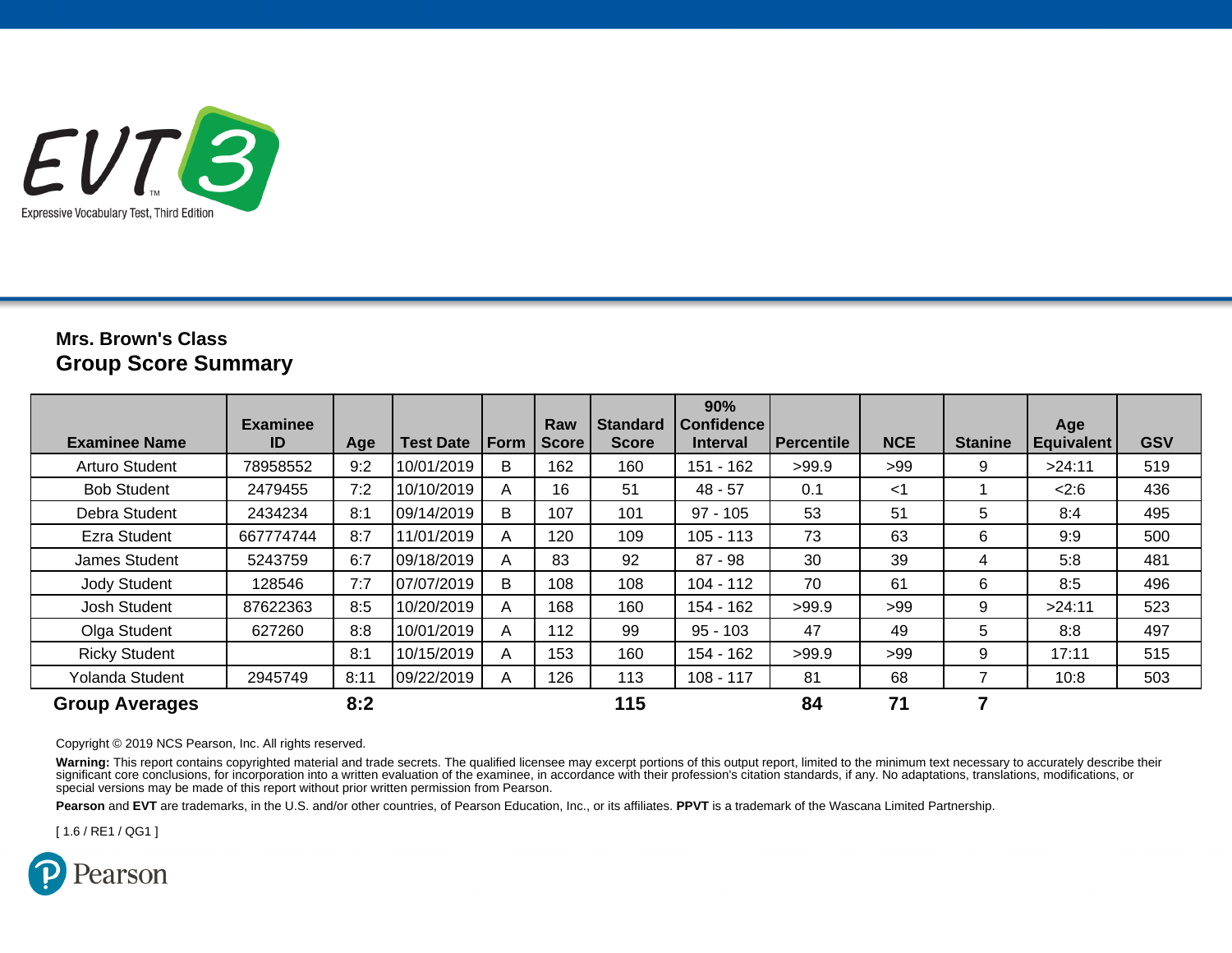## **Group Qualitative Analyses**

The tables below provide qualitative analysis information. Reporting qualitative data is based on entry of item response/score data. If item response/score data is<br>not available, a hyphen is printed in the table and that a

|                        |                       |      |                  |                  | <b>Home</b>    |           | <b>School</b>    |                |           |  |
|------------------------|-----------------------|------|------------------|------------------|----------------|-----------|------------------|----------------|-----------|--|
| <b>Examinee Name</b>   | <b>Examinee</b><br>ID | Form | <b>Test Date</b> | <b>Attempted</b> | <b>Correct</b> | % Correct | <b>Attempted</b> | <b>Correct</b> | % Correct |  |
| Arturo Student         | 78958552              | B    | 10/01/2019       | 4                | 4              | 100       | 109              | 90             | 83        |  |
| <b>Bob Student</b>     | 2479455               | A    | 10/10/2019       | 11               | 4              | 36        | 4                | 2              | 50        |  |
| Debra Student          | 2434234               | B    | 09/14/2019       | 9                | 6              | 67        | 69               | 48             | 70        |  |
| Ezra Student           | 667774744             | A    | 11/01/2019       | 5                | 4              | 80        | 83               | 63             | 76        |  |
| James Student          | 5243759               | A    | 09/18/2019       | 10               | 7              | 70        | 48               | 36             | 75        |  |
| <b>Jody Student</b>    | 128546                | B    | 07/07/2019       | 12               | 10             | 83        | 71               | 58             | 82        |  |
| Josh Student           | 87622363              | A    | 10/20/2019       | 5                | 4              | 80        | 131              | 111            | 85        |  |
| Olga Student           | 627260                | A    | 10/01/2019       | 4                | 3              | 75        | 72               | 56             | 78        |  |
| <b>Ricky Student</b>   |                       | A    | 10/15/2019       | 5                | 4              | 80        | 111              | 96             | 86        |  |
| <b>Yolanda Student</b> | 2945749               | A    | 09/22/2019       | 5                | 4              | 80        | 85               | 69             | 81        |  |

### **Home vs. School Vocabulary Qualitative Analysis**

### **Home vs. School Vocabulary Averages**

| Home vs.   Average | School  % Correct | 10% | 20% | $30\%$ | 40% | <b>50%</b> | 60% | <b>70%</b> | 80% | 90% |  |
|--------------------|-------------------|-----|-----|--------|-----|------------|-----|------------|-----|-----|--|
| Home               | 75                |     |     |        |     |            |     |            |     |     |  |
| <b>School</b>      |                   |     |     |        |     |            |     |            |     |     |  |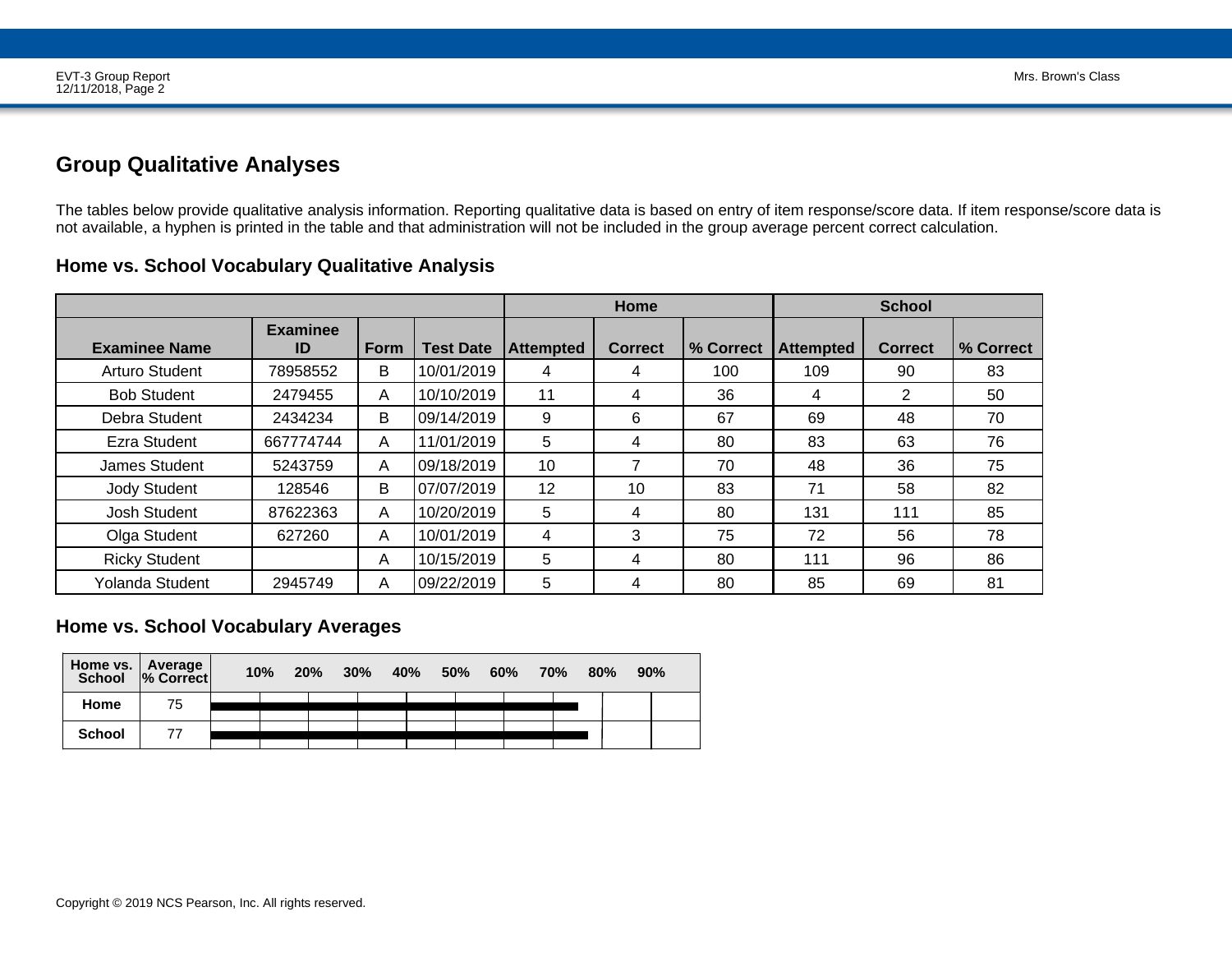# **Vocabulary by Part of Speech Qualitative Analysis**

|                       |                       |      |                  | <b>Noun</b>              |    | <b>Verb</b>                     |                     |    | <b>Attribute</b>                |           |                |                                 |
|-----------------------|-----------------------|------|------------------|--------------------------|----|---------------------------------|---------------------|----|---------------------------------|-----------|----------------|---------------------------------|
| <b>Examinee Name</b>  | <b>Examinee</b><br>ID | Form | <b>Test Date</b> | <b>Attempted Correct</b> |    | $\frac{0}{0}$<br><b>Correct</b> | Attempted   Correct |    | $\frac{9}{6}$<br><b>Correct</b> | Attempted | <b>Correct</b> | $\frac{9}{6}$<br><b>Correct</b> |
| <b>Arturo Student</b> | 78958552              | В    | 10/01/2019       | 76                       | 65 | 86                              | 18                  | 15 | 83                              | 19        | 14             | 74                              |
| <b>Bob Student</b>    | 2479455               | A    | 10/10/2019       | 11                       | 5  | 45                              | 2                   |    | 50                              | 2         | $\Omega$       | 0                               |
| Debra Student         | 2434234               | B    | 09/14/2019       | 62                       | 44 | 71                              |                     | 5  | 71                              | 9         | 5              | 56                              |
| Ezra Student          | 667774744             | A    | 11/01/2019       | 70                       | 54 | 77                              | 6                   | 5  | 83                              | 12        | 8              | 67                              |
| James Student         | 5243759               | A    | 09/18/2019       | 48                       | 33 | 69                              | 3                   | 3  | 100                             | 7         |                | 100                             |
| <b>Jody Student</b>   | 128546                | B    | 07/07/2019       | 66                       | 53 | 80                              | 8                   | 8  | 100                             | 9         |                | 78                              |
| Josh Student          | 87622363              | A    | 10/20/2019       | 91                       | 78 | 86                              | 18                  | 15 | 83                              | 27        | 22             | 81                              |
| Olga Student          | 627260                | A    | 10/01/2019       | 61                       | 47 | 77                              | 5                   | 3  | 60                              | 10        | 9              | 90                              |
| <b>Ricky Student</b>  |                       | A    | 10/15/2019       | 82                       | 74 | 90                              | 12                  | 10 | 83                              | 22        | 16             | 73                              |
| Yolanda Student       | 2945749               | A    | 09/22/2019       | 72                       | 60 | 83                              | 6                   | 5  | 83                              | 12        | 8              | 67                              |

## **Vocabulary by Part of Speech Averages**

| Part of<br><b>Speech</b> | Average  <br>% Correct | 10% | 20% | 30% | <b>40%</b> | 50% | 60% | 70% | 80% | 90% |
|--------------------------|------------------------|-----|-----|-----|------------|-----|-----|-----|-----|-----|
| <b>Noun</b>              | 76                     |     |     |     |            |     |     |     |     |     |
| <b>Verb</b>              | 80                     |     |     |     |            |     |     |     |     |     |
| <b>Attribute</b>         | 69                     |     |     |     |            |     |     |     |     |     |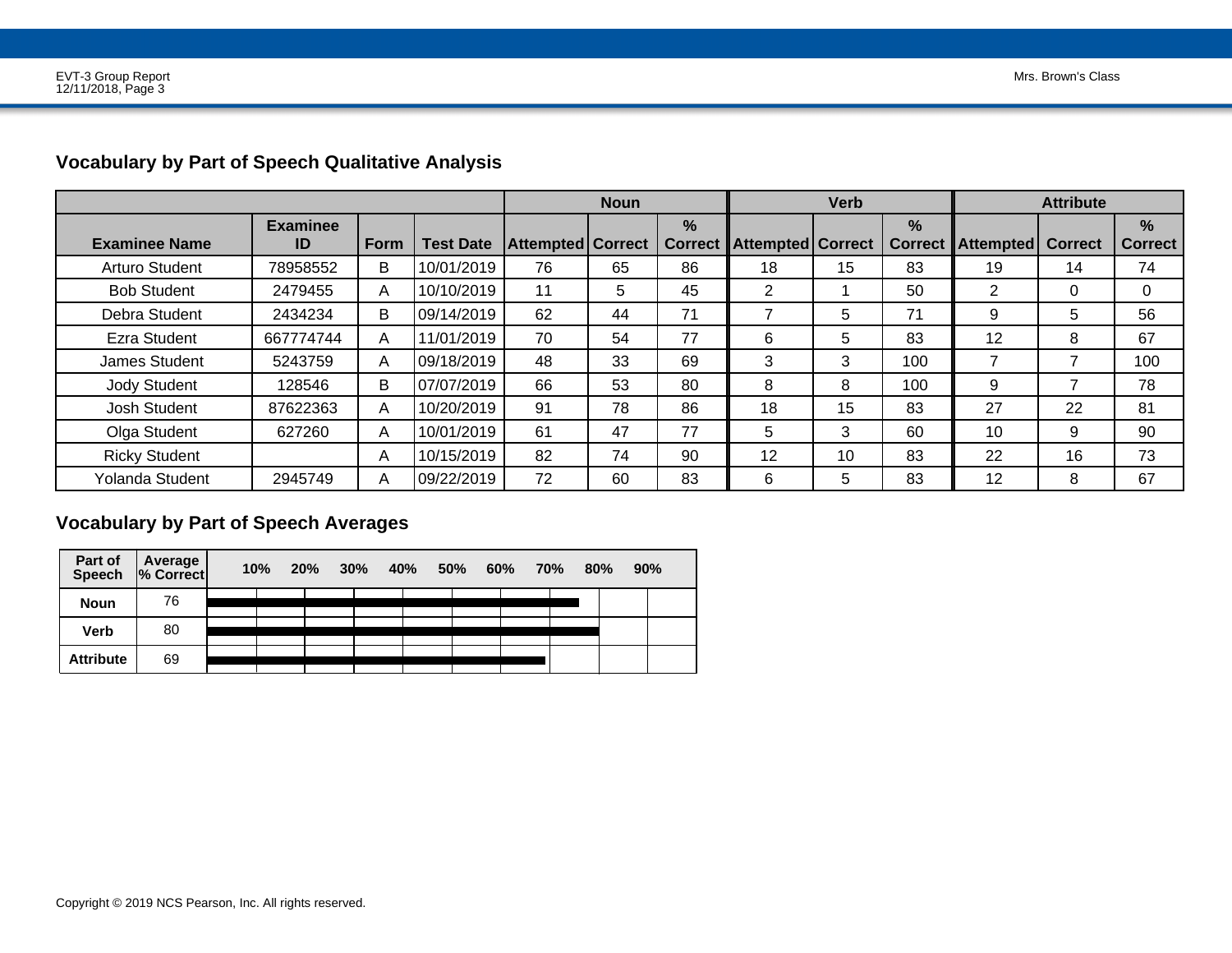|                        |                       |      |                  |                            | Tier 1 |                                 | Tier <sub>2</sub>          |    |                        | Tier <sub>3</sub>          |    |                        |
|------------------------|-----------------------|------|------------------|----------------------------|--------|---------------------------------|----------------------------|----|------------------------|----------------------------|----|------------------------|
| <b>Examinee Name</b>   | <b>Examinee</b><br>ID | Form | <b>Test Date</b> | <b>Attempted   Correct</b> |        | $\frac{9}{6}$<br><b>Correct</b> | <b>Attempted   Correct</b> |    | $\%$<br><b>Correct</b> | <b>Attempted   Correct</b> |    | $\%$<br><b>Correct</b> |
| Arturo Student         | 78958552              | B    | 10/01/2019       | 2                          | 2      | 100                             | 83                         | 70 | 84                     | 28                         | 22 | 79                     |
| <b>Bob Student</b>     | 2479455               | A    | 10/10/2019       | 11                         | 4      | 36                              | 3                          |    | 33                     |                            |    | 100                    |
| Debra Student          | 2434234               | B    | 09/14/2019       | 6                          | 4      | 67                              | 49                         | 35 | 71                     | 23                         | 15 | 65                     |
| Ezra Student           | 667774744             | A    | 11/01/2019       | 5                          | 4      | 80                              | 59                         | 45 | 76                     | 24                         | 18 | 75                     |
| James Student          | 5243759               | A    | 09/18/2019       | 10                         | ⇁      | 70                              | 32                         | 24 | 75                     | 16                         | 12 | 75                     |
| <b>Jody Student</b>    | 128546                | В    | 07/07/2019       | 8                          | ⇁      | 88                              | 52                         | 41 | 79                     | 23                         | 20 | 87                     |
| Josh Student           | 87622363              | A    | 10/20/2019       | 5                          | 4      | 80                              | 96                         | 81 | 84                     | 35                         | 30 | 86                     |
| Olga Student           | 627260                | A    | 10/01/2019       | $\overline{4}$             | 3      | 75                              | 51                         | 39 | 76                     | 21                         | 17 | 81                     |
| <b>Ricky Student</b>   |                       | A    | 10/15/2019       | 5                          | 4      | 80                              | 79                         | 67 | 85                     | 32                         | 29 | 91                     |
| <b>Yolanda Student</b> | 2945749               | A    | 09/22/2019       | 5                          | 4      | 80                              | 59                         | 51 | 86                     | 26                         | 18 | 69                     |

# **Three Tier Model of Vocabulary Qualitative Analysis**

## **Three Tier Model of Vocabulary Averages**

| Three Tier   Average  <br>  Model   % Correct |    | $10\%$ | 20%<br>30% | 40% | 50% | 60% | 70% | 80% | 90% |
|-----------------------------------------------|----|--------|------------|-----|-----|-----|-----|-----|-----|
| Tier 1                                        | 76 |        |            |     |     |     |     |     |     |
| Tier 2                                        | 75 |        |            |     |     |     |     |     |     |
| Tier 3                                        | 81 |        |            |     |     |     |     |     |     |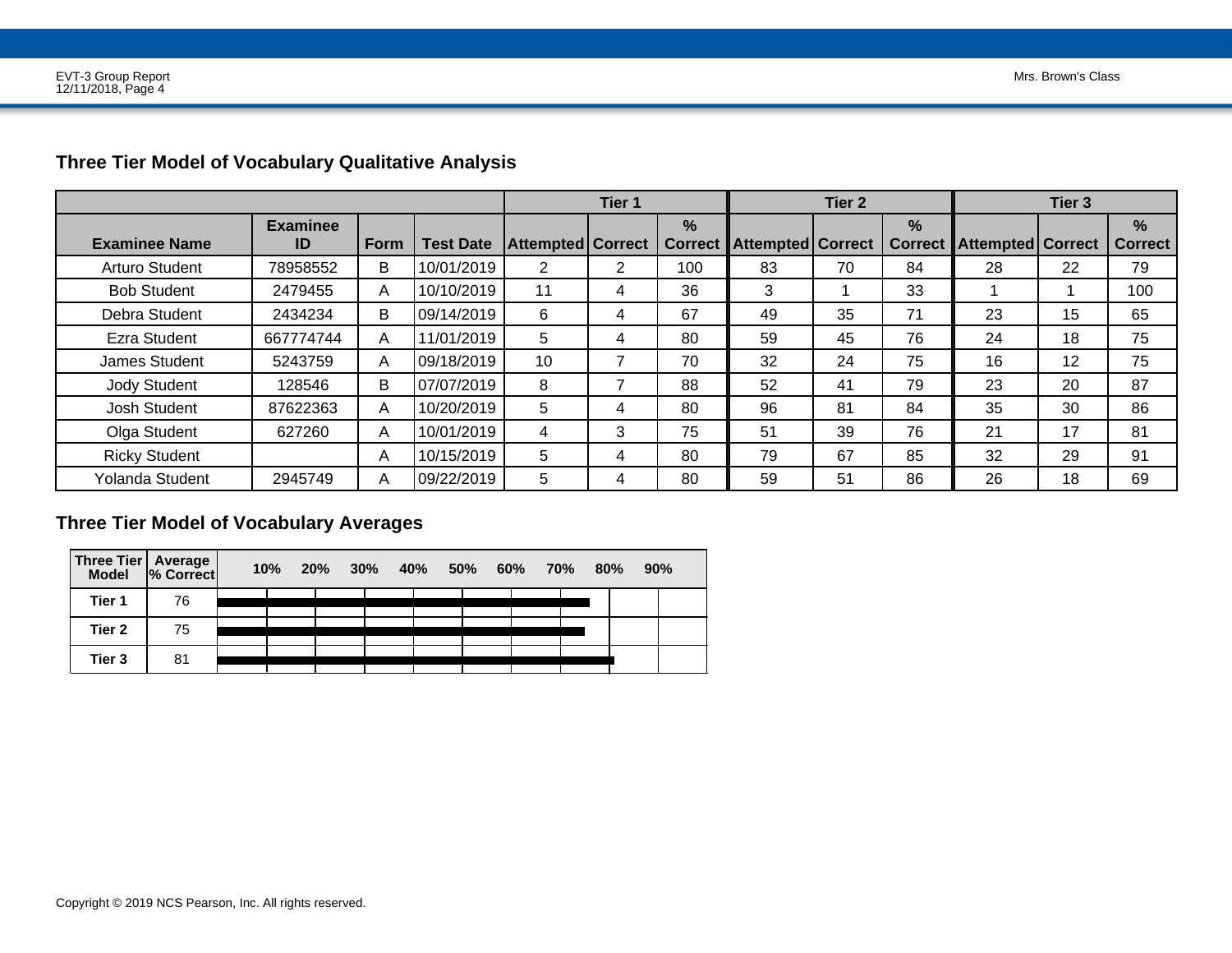# **STEM Vocabulary Qualitative Analysis**

|                       |                       |      | <b>STEM</b>      |                  |                |           |  |
|-----------------------|-----------------------|------|------------------|------------------|----------------|-----------|--|
| <b>Examinee Name</b>  | <b>Examinee</b><br>ID | Form | <b>Test Date</b> | <b>Attempted</b> | <b>Correct</b> | % Correct |  |
| <b>Arturo Student</b> | 78958552              | B    | 10/01/2019       | 32               | 24             | 75        |  |
| <b>Bob Student</b>    | 2479455               | A    | 10/10/2019       |                  |                | 100       |  |
| Debra Student         | 2434234               | B    | 09/14/2019       | 25               | 15             | 60        |  |
| Ezra Student          | 667774744             | A    | 11/01/2019       | 29               | 24             | 83        |  |
| James Student         | 5243759               | A    | 09/18/2019       | 21               | 15             | 71        |  |
| <b>Jody Student</b>   | 128546                | B    | 07/07/2019       | 27               | 23             | 85        |  |
| <b>Josh Student</b>   | 87622363              | A    | 10/20/2019       | 43               | 35             | 81        |  |
| Olga Student          | 627260                | A    | 10/01/2019       | 27               | 23             | 85        |  |
| <b>Ricky Student</b>  |                       | A    | 10/15/2019       | 37               | 34             | 92        |  |
| Yolanda Student       | 2945749               | A    | 09/22/2019       | 31               | 24             | 77        |  |

## **STEM Vocabulary Averages**

|             | Average<br>% Correct | 10% | 20% | 30% | 40% | 50% | 60% | 70% | 80% | 90% |
|-------------|----------------------|-----|-----|-----|-----|-----|-----|-----|-----|-----|
| <b>STEM</b> | 81                   |     |     |     |     |     |     |     |     |     |
|             |                      |     |     |     |     |     |     |     |     |     |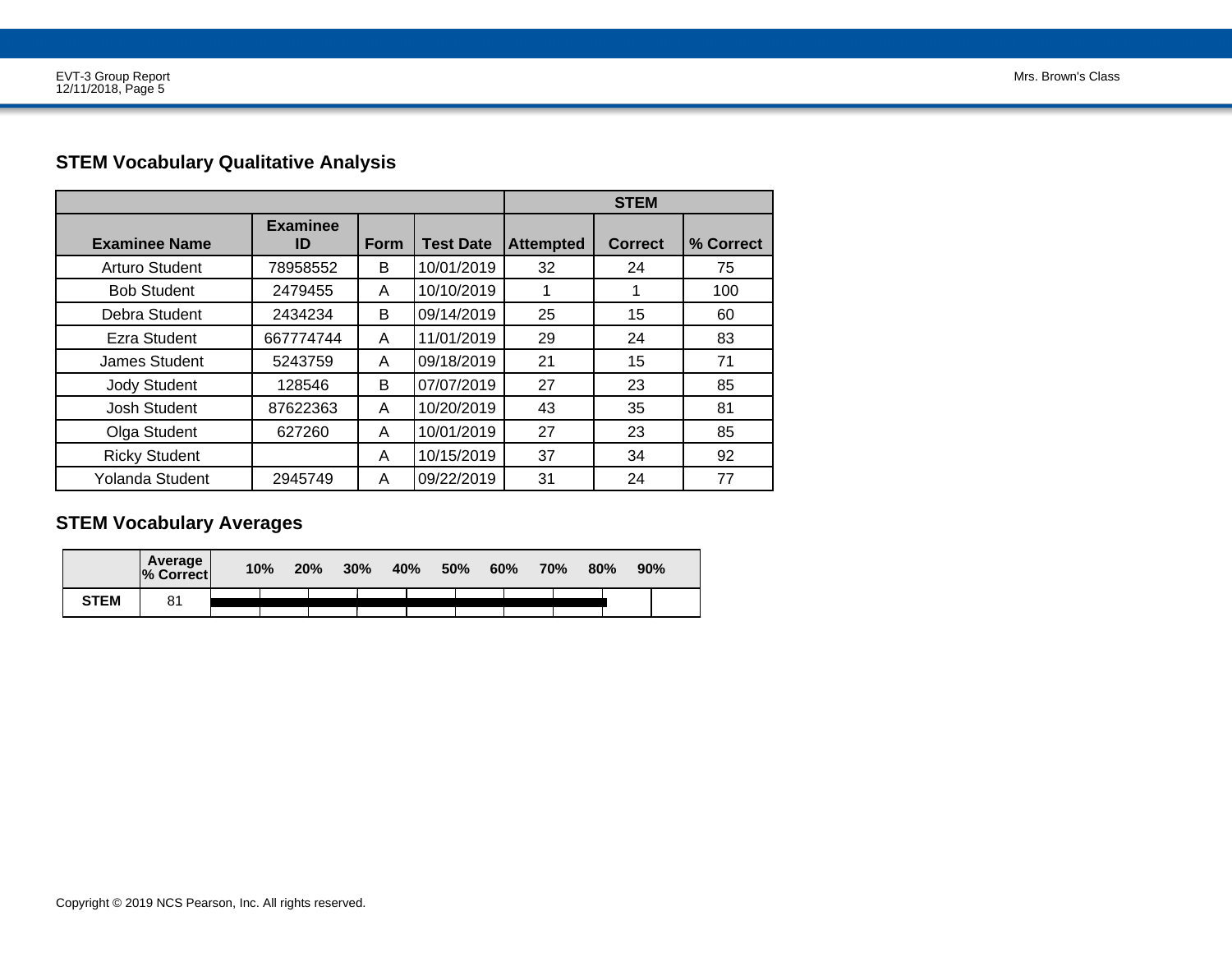# **Group Averages by Demographics**

The tables below provide group averages broken down by gender, grade, and race/ethnicity. Reporting information for a student's gender, grade, and race/ethnicity is optional; demographic categories are omitted from the tables below if no data were collected. Calculation of each Group Average by Demographics is based on the information that is reported. Therefore, the group total reported for each demographic table may not match the total reported in theGroup Score Summary.

## **Group Average by Gender**

| <b>Gender</b> | <b>Total in</b><br>Group | <b>Average Standard</b><br><b>Score</b> | <b>Percentile</b> | <b>NCE</b> | <b>Stanine</b> |
|---------------|--------------------------|-----------------------------------------|-------------------|------------|----------------|
| Female        |                          | 105                                     | 63                | 57         |                |
| Male          |                          | 122                                     | 93                | 81         |                |

### **Group Average by Grade**

| Grade                 | <b>Total in</b><br>Group | <b>Average Standard</b><br><b>Score</b> | <b>Percentile</b> | <b>NCE</b> | <b>Stanine</b> |
|-----------------------|--------------------------|-----------------------------------------|-------------------|------------|----------------|
| 1 <sup>st</sup> Grade |                          | 72                                      |                   |            |                |
| 2 <sup>nd</sup> Grade |                          | 128                                     | 97                | 89         |                |
| 3 <sup>rd</sup> Grade |                          | 124                                     | 95                | 84         |                |

## **Group Average by Race/Ethnicity**

| <b>Race/Ethnicity</b>  | <b>Total in</b><br>Group | <b>Average Standard</b><br><b>Score</b> | <b>Percentile</b> | <b>NCE</b> | <b>Stanine</b> |
|------------------------|--------------------------|-----------------------------------------|-------------------|------------|----------------|
| Asian                  |                          | 111                                     |                   | 65         |                |
| Black/African-American |                          | 101                                     | 53                | 51         |                |
| Hispanic/Latino        |                          | 101                                     | 53                | 51         |                |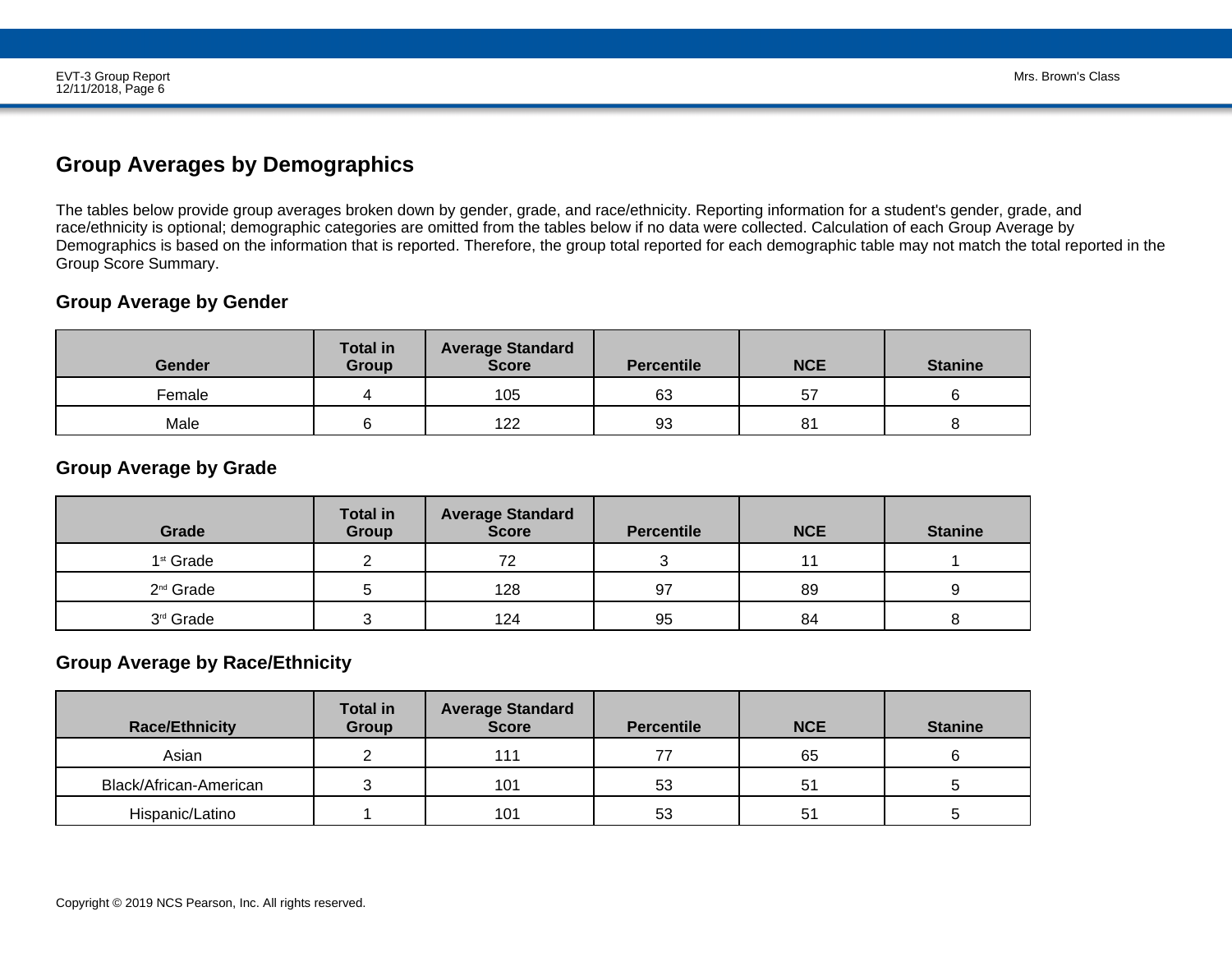| <b>Race/Ethnicity</b> | <b>Total in</b><br>Group | <b>Average Standard</b><br><b>Score</b> | <b>Percentile</b> | <b>NCE</b> | <b>Stanine</b> |
|-----------------------|--------------------------|-----------------------------------------|-------------------|------------|----------------|
| White                 |                          | 132                                     | 98                | 95         |                |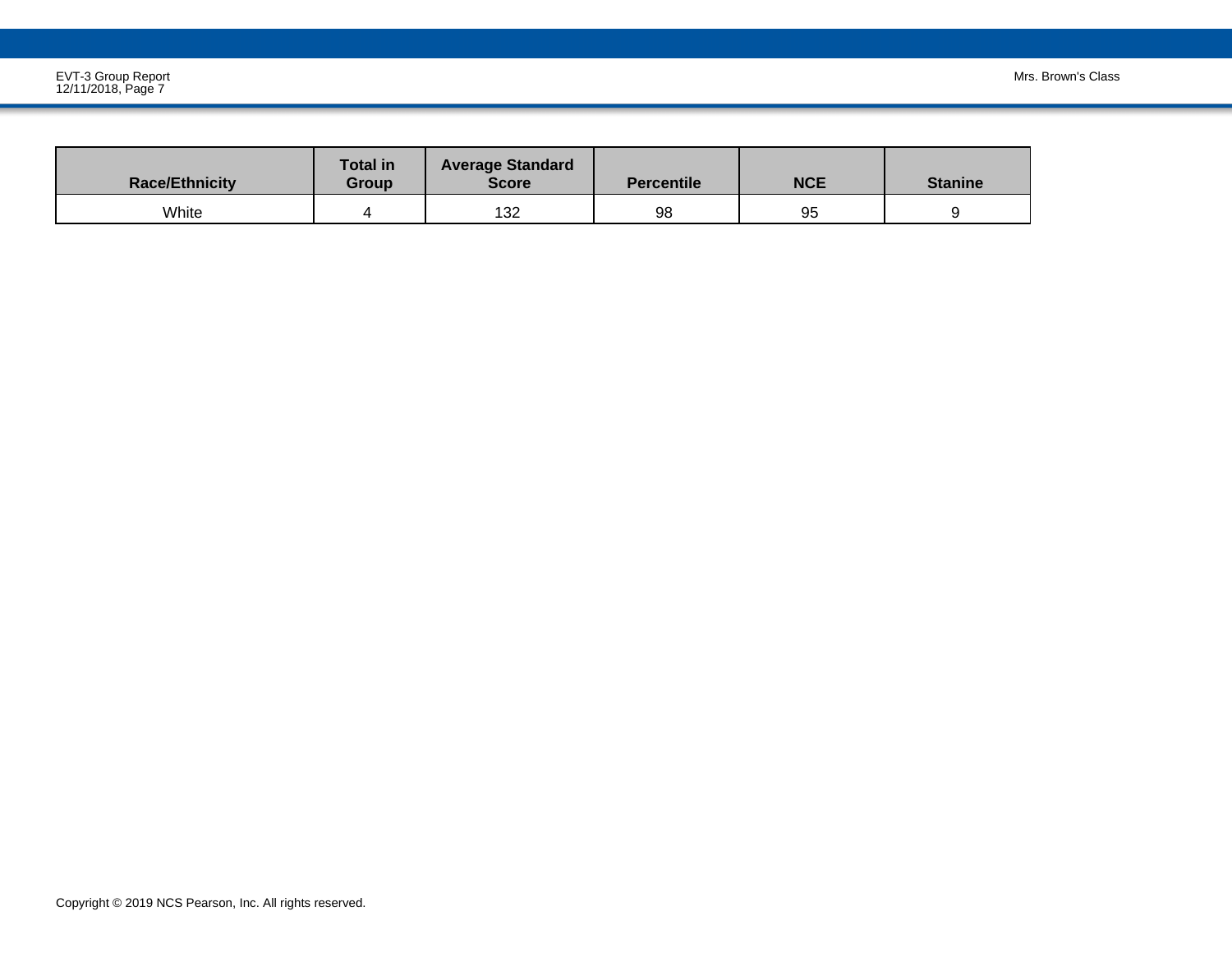## **Suggested Interventions**

Effective vocabulary interventions are informed by the accumulated scientific evidence concerning how individuals learn new words, why some individuals lag in their vocabulary development, and what kinds of interventions are most effective for bringing about change in vocabulary development. The accumulated evidence suggests that effective vocabulary interventions will reflect five principles. When collectively applied to the design of vocabulary interventions, the five principles will provide a robust means for accelerating the vocabulary growth of infants through adults. Use these principles when discussing intervention/instruction adjustmentswith classroom teachers, parents/guardians, and other members of the educational team.

- ● *Principle of Interest:* This principle emphasizes the importance of promoting an individual's interest in words as objects of attention and scrutiny.
- *Principle of Use:* This principle emphasizes the importance of an individual's active engagement with words as an effective route to learning new words.
- *Principle of Explicitness:* This principle emphasizes the need to provide clear connections between words and their meanings to facilitate learning.
- *Principle of Repetition:* This principle emphasizes that one learns the meaning of a word only gradually over time and with repeated exposures to that word in a variety of different contexts.
- *Principle of Intensity:* This principle emphasizes the importance of addressing as many words as possible within vocabulary interventions to promote breadth of knowledge. knowledge. And the contract of the contract of the contract of the contract of the contract of the contract of the contract of the contract of the contract of the contract of the contract of the contract of the contract of

Two sets of suggested interventions for the EVT-3 are provided in this report. The first set includes general, evidence-based strategies and activities embeddeddirectly within the report. The second set provides information from an additional resource, *The Bridge of Vocabulary 2*, also available on Q-global (soldseparately).

### **Evidence-Based Vocabulary Interventions**

Based on the group's average age of 8:2, the activities listed below are suggested to further develop the vocabulary skills of this group.

**Expressive, Group 3 (E3):**

- **E3-A. Cooperative Learning/Peer Tutoring**
- **E3-B. Robust Vocabulary Instruction**
- **E3-C. Morphemic Analysis**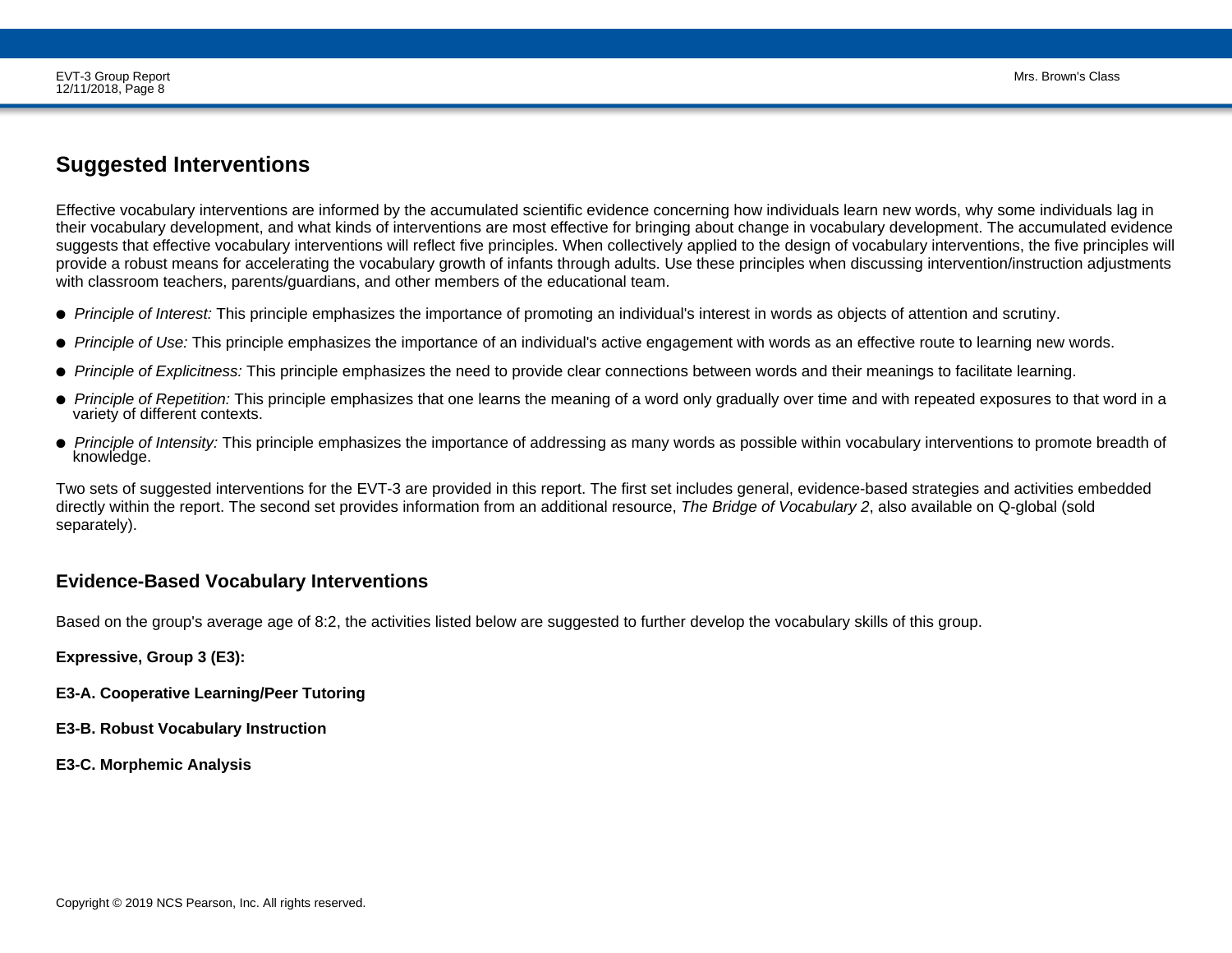#### **Expressive, Group 3 (E3)**

#### **E3-A. Cooperative Learning/Peer Tutoring**

Cooperative learning is a common instructional technique in which students work in pairs or small groups to teach one another. Some of the benefits of cooperative learning are that students can work independently while engaging in intellectual discussions, which together can result in improved student motivationand increased time on task (National Reading Panel, 2000). Importantly, cooperative learning can also be used as a tool for building children's expressivevocabulary skills.

An activity described by Miller, Barbetta, and Heron (1994) involved students working in pairs to teach each other target vocabulary words. In this activity, student pairs received a stack of cards on which a target word was printed on one side (e.g., *miasmic*) and the definition was printed on the other. The cards were divided between the two students, who would take turns playing tutor and tutee. The tutor presented a word to the tutee, who then provided a response that was praised orcorrected by the tutor. Words were put into two piles by the tutor to differentiate those mastered from those not mastered by the tutee. After a period of time, the two students switched roles. To promote learning and retention of words over time, student pairs can graph each other's performance and monitor growth in wordsknown for a period of time (e.g., over five consecutive days).

#### References:

Miller, A. D., Barbetta, P. M., & Heron, T. F. (1994). START tutoring: Designing, training, implementing, adapting, and evaluating tutoring programs for school and home settings. In R. Gardner, III, D. M. Sainato, J. O. Cooper, T. E. Heron, W. L. Heward, J. W. Eshleman, & T. A. Grossi (Eds.), *Behavior analysis in education:Focus on measurably superior instruction* (pp. 265-282). Pacifica Grove, CA: Brookes/Cole.

National Reading Panel (2000). *Report of the National Reading Panel: Teaching children to read.* Washington, DC: Author.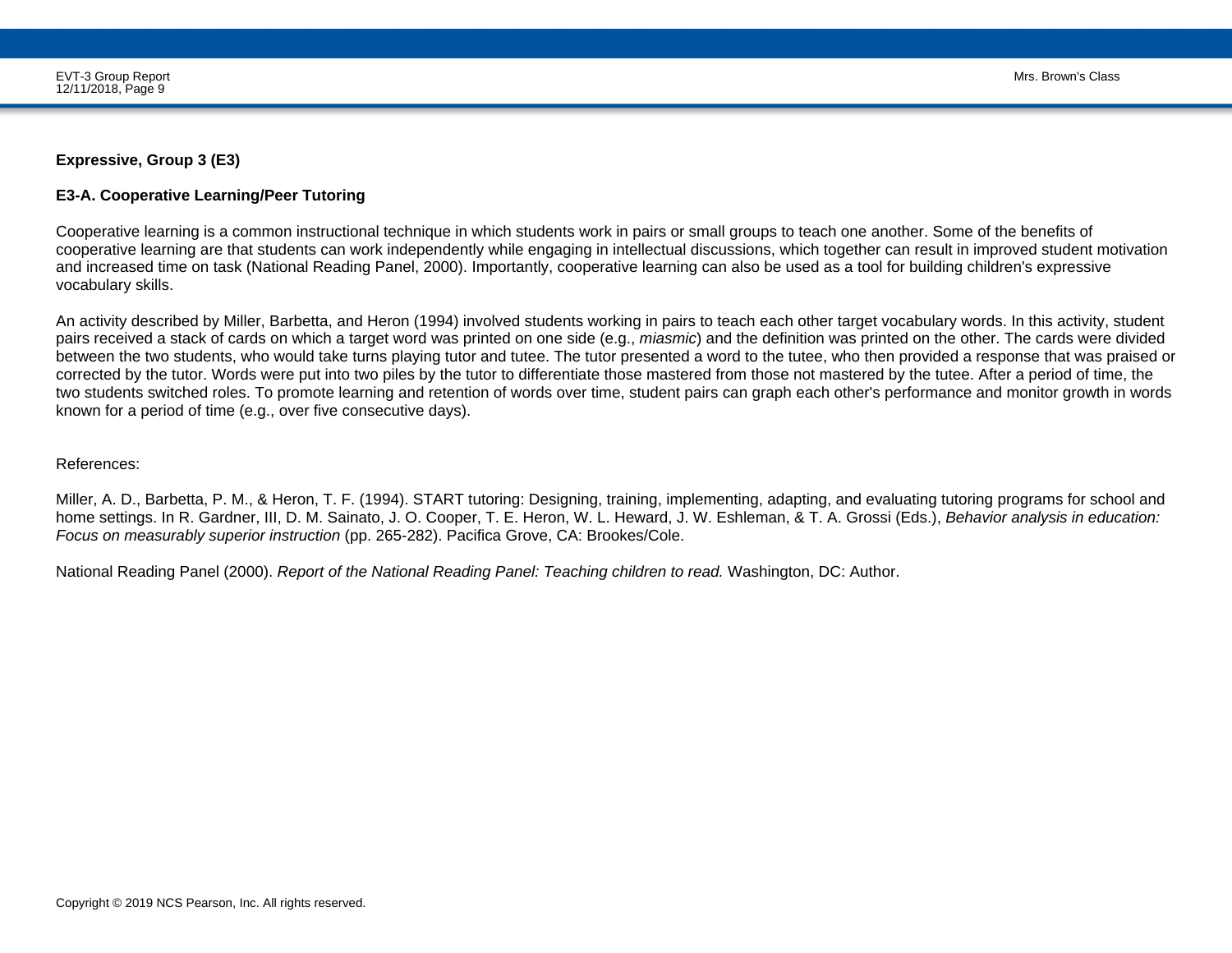#### **E3-B. Robust Vocabulary Instruction**

Robust vocabulary instruction is a term coined by Isabel Beck and her colleagues (Beck, McKeown, & Kucan, 2013) to describe an approach to vocabulary instruction in which words are brought to life for students. Beck and colleagues argue that typical vocabulary instruction lacks many things and does little to provoke children's independent interest in and motivation toward words. With robust vocabulary instruction, students learn to be intrigued by and curious aboutwords and word meanings that they do not know. Given that there are far too many words to teach to children through direct instruction, Beck and colleaguessuggest that robust vocabulary instruction provides a critical avenue for making children seek out the learning of new words on their own and becomingindependent learners of vocabulary.

To provide robust vocabulary instruction, teachers and other professionals must ensure that students have ample opportunities to both hear and explore previously unknown words. In a classroom using robust vocabulary procedures, several new words are introduced each day in various contexts and activities. An important feature of robust vocabulary instruction is allowing children to hear "student-friendly definitions" that make sense to them and then generate their owndefinitions of words. Some activities that might be used in robust vocabulary instruction to provide student-friendly definitions and to help students engagemeaningfully and enjoyably with new words are these:

- 1. Linking words to children's lives: Play a "have you ever" game with children that poses a question about a new word, as in, "Have you ever felt exhausted? Tell me about it..."
- 2. Finding out which words children like: Play an "applause, applause" game with children in which they clap softly versus loudly for words they like or don't like or words they would like used to describe themversus those they would not.
- 3. Elaborating words during storybook reading interactions: Select several unknown words from storybooks read to the class, and pause during reading to discuss the meanings of these words. Allowchildren to give definitions using their own words and examples.

Reference:

Beck, I. L., McKeown, M. G., & Kucan, L. (2013). *Bringing words to life: Robust vocabulary instruction* (2nd ed.). New York, NY: Guilford Press.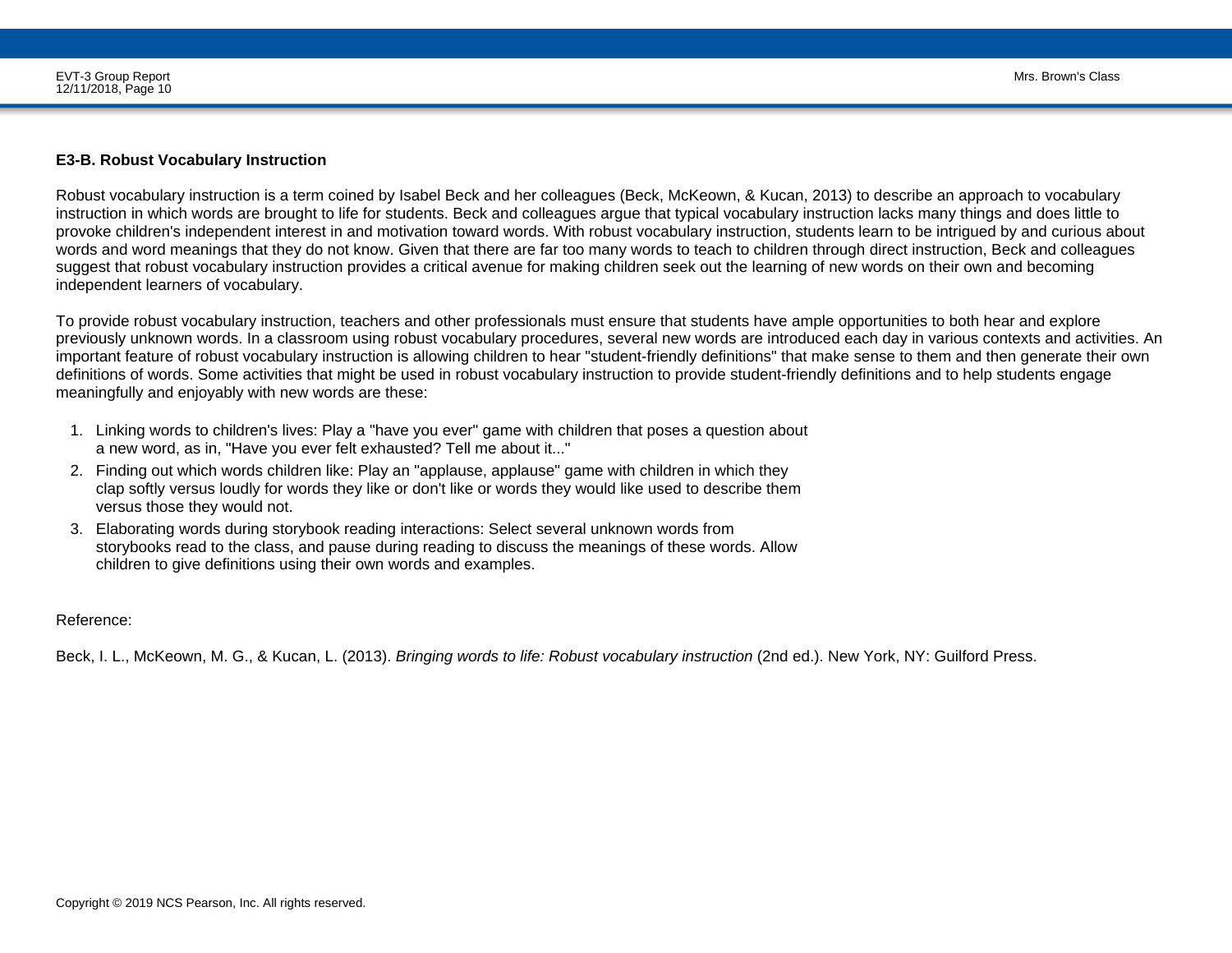#### **E3-C. Morphemic Analysis**

When children come upon new words and must decipher their meaning, they can utilize their knowledge of morphology to help them. Experts contend that students can self-teach themselves new words, thus increasing the breadth and depth of their vocabulary substantially by conducting morphemic analysis (Baumann, Edwards, Boland, & Font, 2012; Carlisle, 2010; Mann & Singson, 2003). Morphemic analysis involves examining the root and affix structures of words and is an appropriate focus of vocabulary instruction beginning in the fourth grade (Baumann et al., 2012). Typically, instruction in morphemic analysis focuses onteaching the most common prefixes (e.g., *un-, re-, in-, dis-*) and derivational suffixes (e.g., *-less, -ness, -ment, -er*).

One approach used in teaching morphemic analysis involves teaching children about word families (Nagy & Anderson, 1984). A word family is a root word and allof its derived forms that are created through additions of suffixes and prefixes. For instance, family members of the root word *work* include *schoolwork, worker, workman, overworked,* and so forth. A useful activity for teaching children about word families is to provide a target word and develop a family map around thatword that contains all of the possible derivations. When creating the map, direct students to think about word formation (e.g., How did we change *work* to *schoolwork?*) and also think about the differences and similarities in meaning among words in a given family. By modeling both, guide students toward conducting such analyses independently when they encounter unknown words. A sequence of instruction for affixes is provided in Bear, Invernizzi, Templeton, and Johnston(2004).

#### References:

Baumann, J. F., Edwards, E. C., Boland, E., & Font, G. (2012). Teaching word-learning strategies. In E. J. Kame'enui & J. F. Baumann (Eds.), *Vocabularyinstruction: Research to practice* (2nd ed., pp. 139-168). New York, NY: Guilford Press.

Bear, D. R., Invernizzi, M., Templeton, S., & Johnston, F. (2004). *Words their way: Word study for phonics, vocabulary, and spelling* (3rd ed.). Upper SaddleRiver, NJ: Pearson.

Carlisle, J. F. (2010). Effects of instruction in morphological awareness on literacy achievement: An integrative review. *Reading Research Quarterly, 45*(4),464-487. doi:10.1598/RRQ.45.4.5

Mann, V., & Singson, M. (2003). Linking morphological knowledge to English decoding ability: Large effects of little suffixes. In E. M. H. Assink & D. Sandra (Eds.),*Reading complex words: Cross-language studies* (pp. 1-25). Boston, MA: Springer.

Nagy, W. E., & Anderson, R. C. (1984). How many words are there in printed school English? *Reading Research Quarterly, 19*(3), 304-330. doi:10.2307/747823